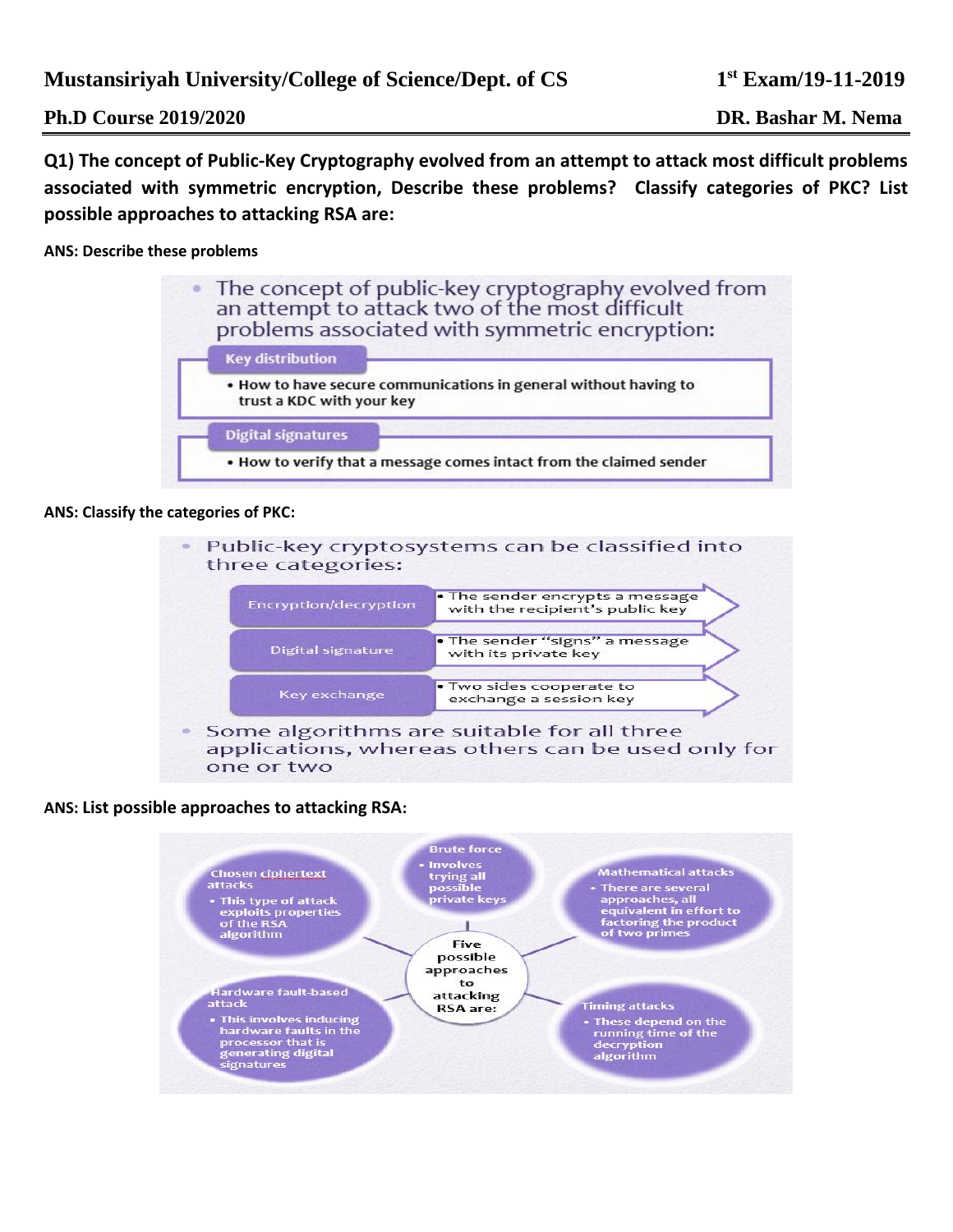**Q2) Pseudorandom number generators (PRNGs) are used in a variety of cryptographic and security applications.** 

- **A. A number of network security algorithms and protocols based on cryptography make use of random binary numbers, Describe these algorithms and protocol.**
- **B. There are distinct requirements for a sequence of random numbers, Describe it?**
- **C. Summarizes using Table only the principal differences between PRNGs and TRNGs.**
- **D. Describe approaches that use a block cipher to build a PNRG have gained widespread acceptance?**

#### **ANS: (A,B)**

A number of network security algorithms and protocols based on cryptography make use of random binary numbers:

- Key distribution and reciprocal authentication schemes
- · Session key generation
- Generation of keys for the RSA public-key encryption algorithm
- Generation of a bit stream for symmetric stream encryption



### **ANS: (C)**

|                    | <b>Pseudorandom Number</b><br><b>Generators</b> | <b>True Random Number</b><br><b>Generators</b> |
|--------------------|-------------------------------------------------|------------------------------------------------|
| <b>Efficiency</b>  | Very efficient                                  | Generally inefficient                          |
| <b>Determinism</b> | Deterministic                                   | Nondeterministic                               |
| <b>Periodicity</b> | Periodic                                        | Aperiodic                                      |

### **ANS: (D)**

Two approaches that use a block cipher to build a PNRG have gained widespread acceptance:

#### • CTR mode (Counter)

Counter mode turns a block cipher into a stream cipher. It generates the next keystream block by encrypting successive values of a "counter". The counter can be any function which produces a sequence which is guaranteed not to repeat for a long time, although an actual increment-byone counter is the simplest and most popular.

Recommended in NIST SP 800-90, ANSI standard X.82, and RFC 4086

### • OFB mode(Output Feedback)

The Output Feedback (OFB) mode makes a block cipher into a synchronous stream cipher. It generates keystream blocks, which are then XORed with the plaintext blocks to get the ciphertext.

Recommended in X9.82 and RFC 4086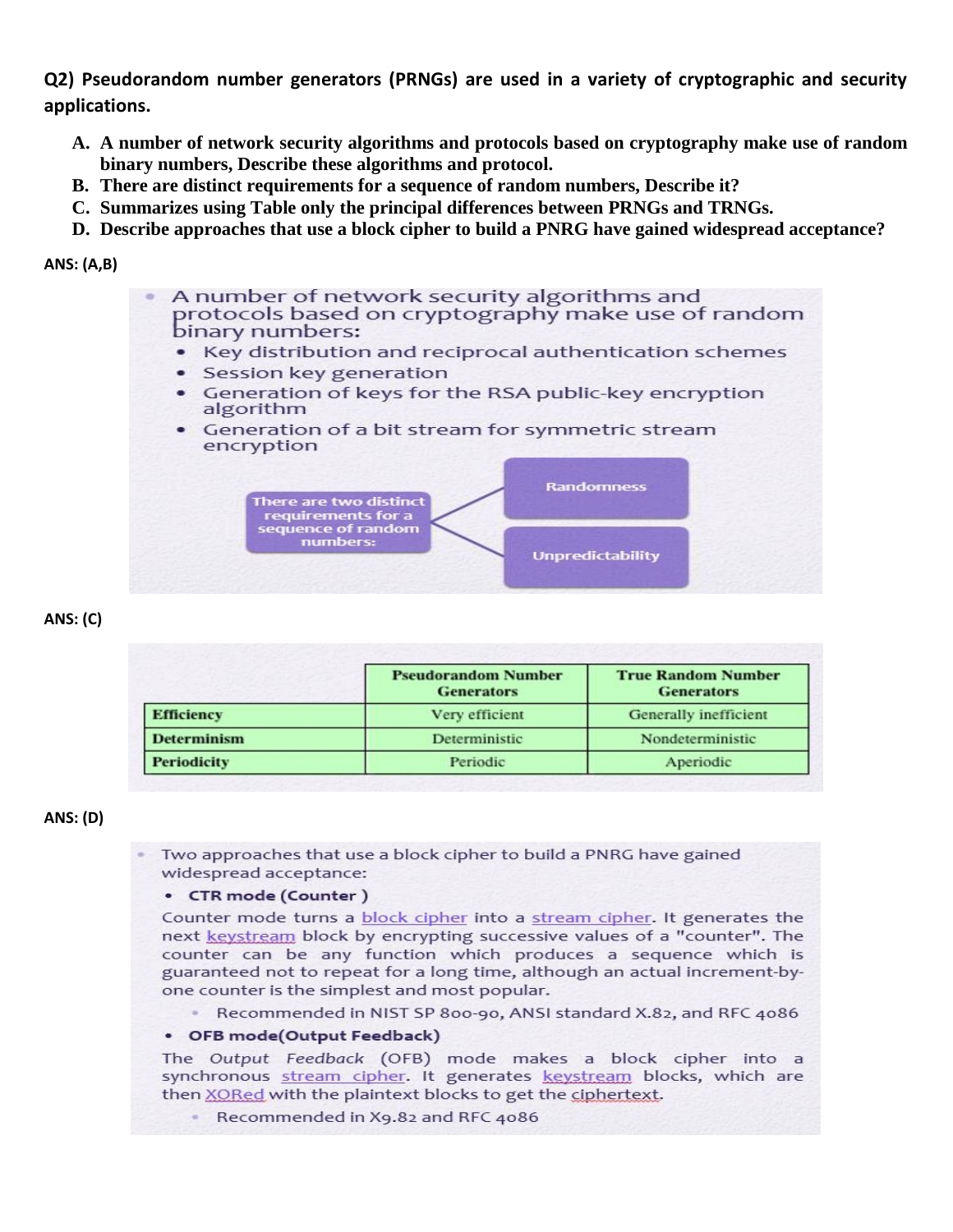# **Q3) Answer the following questions:**

- **1)** Decrypt the encrypted message "**GYDPPKLRSMGOVM**" Using PlayFair Algorithm with Keyword "**DARKROOMS**":
- **2)** Differentiate between Cryptanalysis and Brute-Force Attack

**3)** Describe Steganography? Various other techniques have been used historically; Give examples? ANS: (1)



ANS: (2)

- Cryptanalysis: Cryptanalytic attacks rely on the nature of the algorithm plus perhaps some knowledge of the general characteristics of the plaintext or even some sample plaintext-ciphertext pairs. This type of attack exploits the characteristics of the algorithm to attempt to deduce a specific plaintext or to deduce the key being used.
- Brute-force attack: The attacker tries every possible key on a piece of ciphertext until an intelligible translation into plaintext is obtained. On average, half of all possible keys must be tried to achieve success.

## ANS: (3)

**Steganography**: A plaintext message may be hidden in one of two ways. The methods of **steganography** conceal the existence of the message, whereas the methods of cryptography render the message unintelligible to outsiders by various transformations of the text.

- Character marking: Selected letters of printed or typewritten text are overwritten in pencil. The marks are ordinarily not visible unless the paper is held at an angle to bright light.
- Invisible ink: A number of substances can be used for writing but leave no visible trace until heat or some chemical is applied to the paper.
- Pin punctures: Small pin punctures on selected letters are ordinarily not visible unless the paper is held up in front of a light.
- Typewriter correction ribbon: Used between lines typed with a black ribbon, the results of typing with the correction tape are visible only under a strong light.